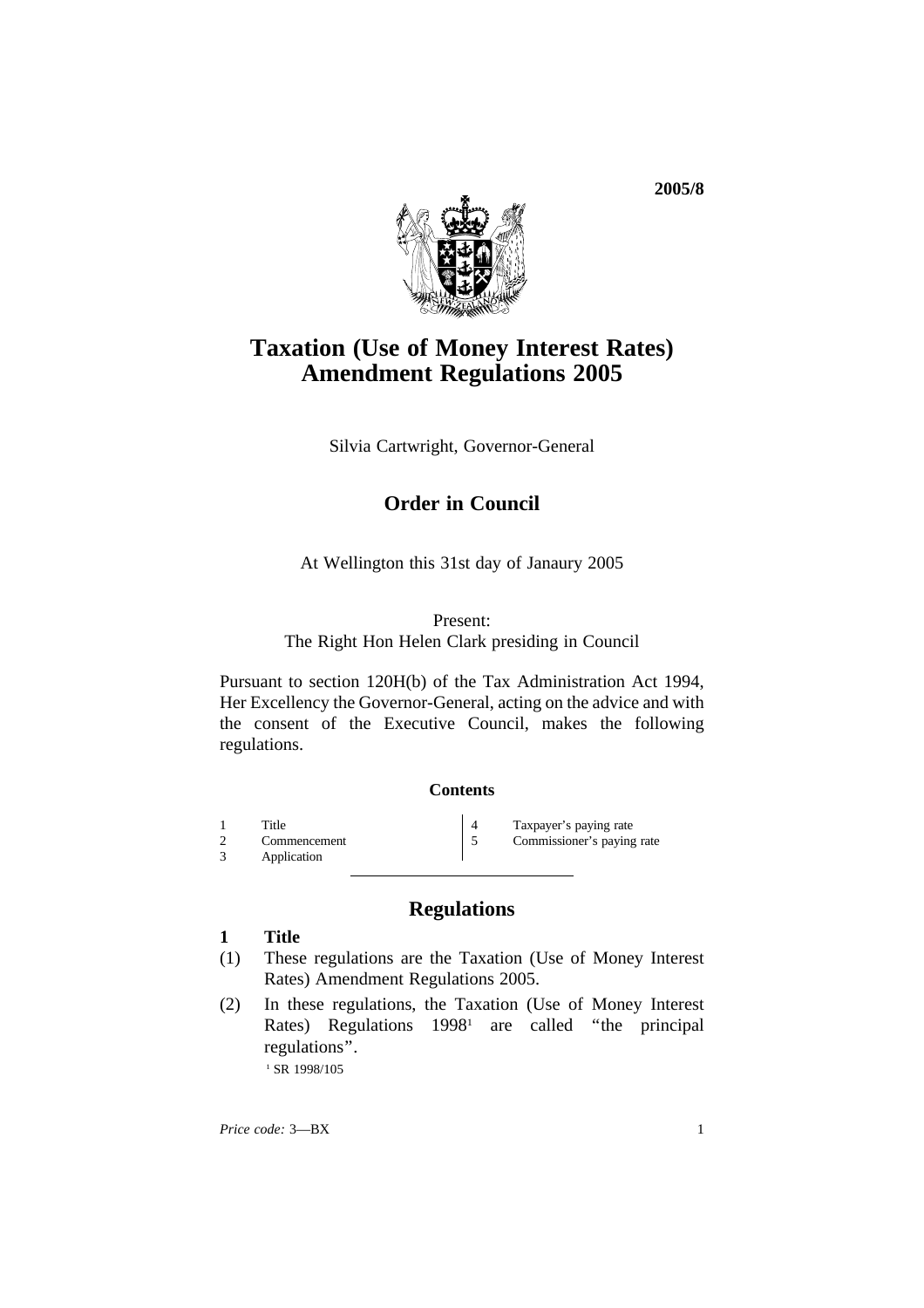## **2 Commencement**

These regulations come into force on 8 March 2005.

### **3 Application**

These regulations apply on and after 8 March 2005.

#### **4 Taxpayer's paying rate**

Regulation 2 of the principal regulations is amended by omitting the expression "11.93%", and substituting the expression  $"13.08\%"$ .

#### **5 Commissioner's paying rate**

Regulation 3 of the principal regulations is amended by omitting the expression "4.83%", and substituting the expression ''5.71%''.

> Diane Morcom, Clerk of the Executive Council.

### **Explanatory note**

*This note is not part of the regulations, but is intended to indicate their general effect.*

These regulations, which come into force on 8 March 2005, amend the Taxation (Use of Money Interest Rates) Regulations 1998 to—

- increase from 11.93% to 13.08% the taxpayer's paying rate of interest on unpaid tax; and
- increase from 4.83% to 5.71% the Commissioner of Inland Revenue's paying rate of interest on overpaid tax.

The rates fixed by these regulations have been determined under the process specified in the Taxation (Use of Money Interest Rates Setting Process) Regulations 1997 (SR 1997/7) for setting the taxpayer's paying rate and the Commissioner's paying rate.